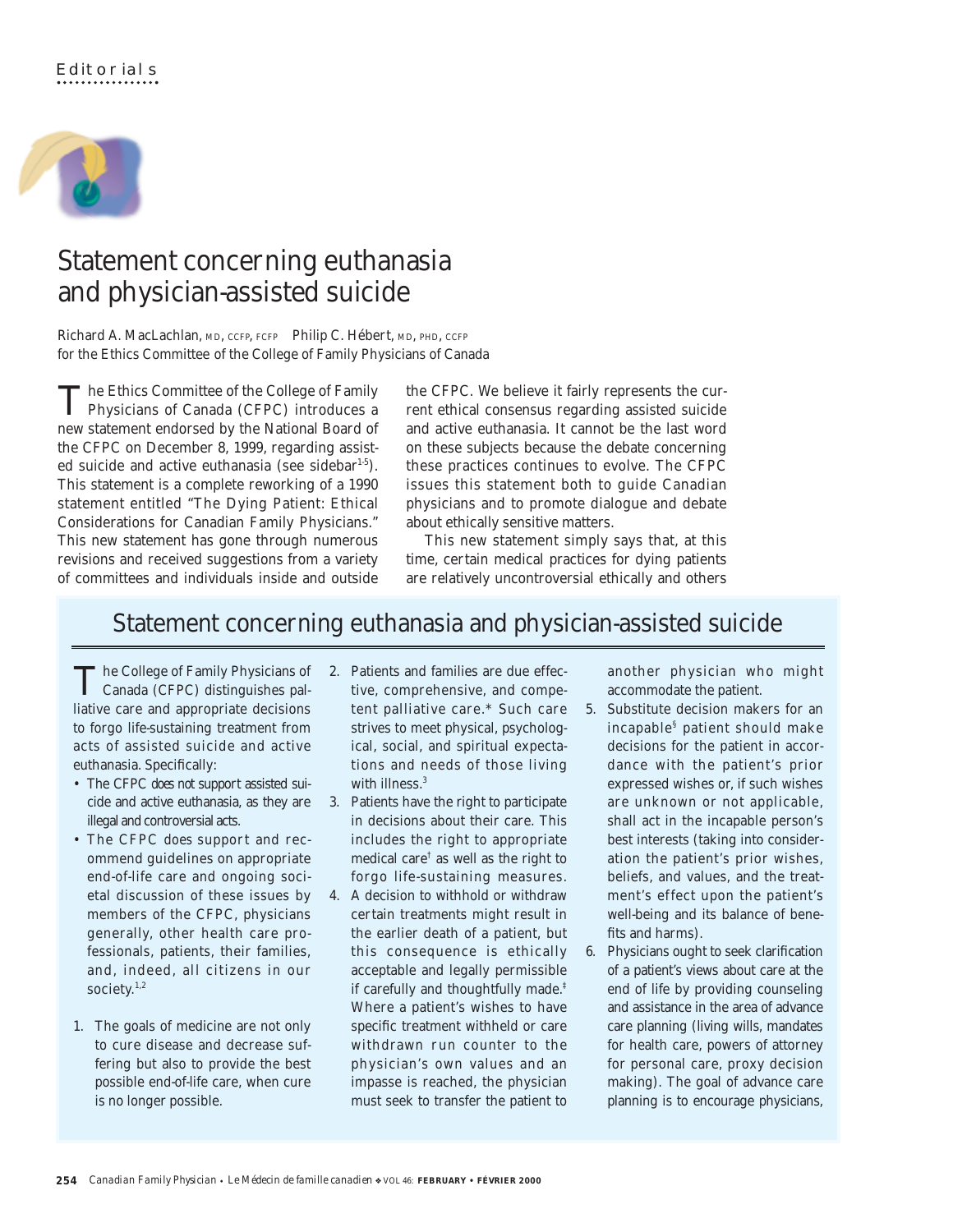are more morally contentious. Palliative care and decisions to forgo life-sustaining care are, with appropriate provisions and safeguards, ethically and legally acceptable. The more morally contentious practices are, of course, assisted suicide and active euthanasia, and physicians in Canada ought to avoid these practices at this time.

The committee believed it important to distinguish between these end-of-life practices to help guide and support front-line physicians caring for the dying and the critically ill. It reminds physicians not to abandon patients who are dying but to provide comfort to them, even if such measures might hasten death. Palliative care physicians know all too well, however, that the purported danger of "overdosing" a dying patient with drugs such as morphine is exaggerated and causes some physicians to undermedicate patients. Family physicians face very few professional hazards in this area, as long as the palliative treatment is proportionate to the patient's suffering; is not intended to directly cause death; and uses appropriate, symptom-directed, escalating doses of drugs.

Faced with implicit or explicit requests for assisted suicide and active euthanasia, physicians are encouraged to explore such requests with patients and their families and care providers. Often requests to accelerate death—and this can equally apply to requests to withdraw or not to provide life-sustaining care—are born out of patient suffering, loneliness, and despair. Not all of these patients are easy to treat, but sometimes they can tolerate the seemingly intolerable if they know someone *cares* for them. This means taking time to explore with patients the meaning of requests for death and what, if anything, can be done to help manage the whole spectrum of a patient's suffering.

Too readily acquiescing to requests for assistance to die (as such requests might arise out of temporary despair and reversible depression) can send a subtle message to patients: "You can't be helped because I cannot help you. Unfortunately, it is your time to die." Therapeutic nihilism regarding end-of-life care ought to be strenuously resisted, as a great deal can be done to improve care at the end of life. $6,7$  Clinicians

patients, and their significant others to discuss issues concerning death and dying; such discussions can better prepare patients for serious illness and encourage realistic end-of-life care.

- 7. It is sometimes claimed that treatment aimed at alleviating suffering might occasionally hasten a patient's death.4 This concern, especially pertaining to opioids, has been overstated. The reality is that the suffering of many dying patients is undertreated.
- 8. All care aimed at alleviating symptoms due to advanced, terminal disease is ethically acceptable and

legally permissible if administered to relieve the patient's suffering, if it is commensurate with that suffering, and if it is not a deliberate infliction of death.<sup>5</sup>

- 9. Acts intentionally causing a patient's death either by a physician (active euthanasia) or with a physician's help (assisted suicide) are to be distinguished from the appropriate practice of withholding or withdrawing life-sustaining care. Even if done out of best possible compassionate motives, the former practices are ethically controversial and illegal under the Criminal Code of Canada.
- 10. A patient's request for the deliberate infliction of death by a physician or with a physician's help ought not to be agreed to and calls for urgent attention by the physician. Such requests are often prompted by depression, poor palliation, isolation, and fear of abandonment. Input and consultation might be required from other health care professionals (such as a palliative care specialist, a social worker, an ethicist, a psychiatrist) for help in clarifying the patient's needs and exploring alternative ways of helping the patient.

\**The College of Family Physicians of Canada's Palliative Care Committee is currently developing clinical guidelines for care at the end of life.* † *Appropriate care means the care that a reasonable practitioner would provide. Patients or families might, at times, ask for treatment that, in the eyes of health care providers, is futile or inappropriate. Such differences in perspective ought to be subject to negotiation and discussion among patients, families, and health care professionals.*

‡ *Such treatment decisions must be made by a capable patient and accord with the principles of informed choice, that is, the consent must relate to the treatment being declined, be informed, be voluntary, and not be obtained through misrepresentation.*

§ *"Incapacity" means that the person, as regards treatment, is unable to understand the relevant information, appreciate the consequences of a decision or lack thereof, or express his or her wishes. All people are presumed competent unless there are reasonable grounds to the contrary. Incapable patients must have treatment decisions made for them by appropriate substitute decision makers.*